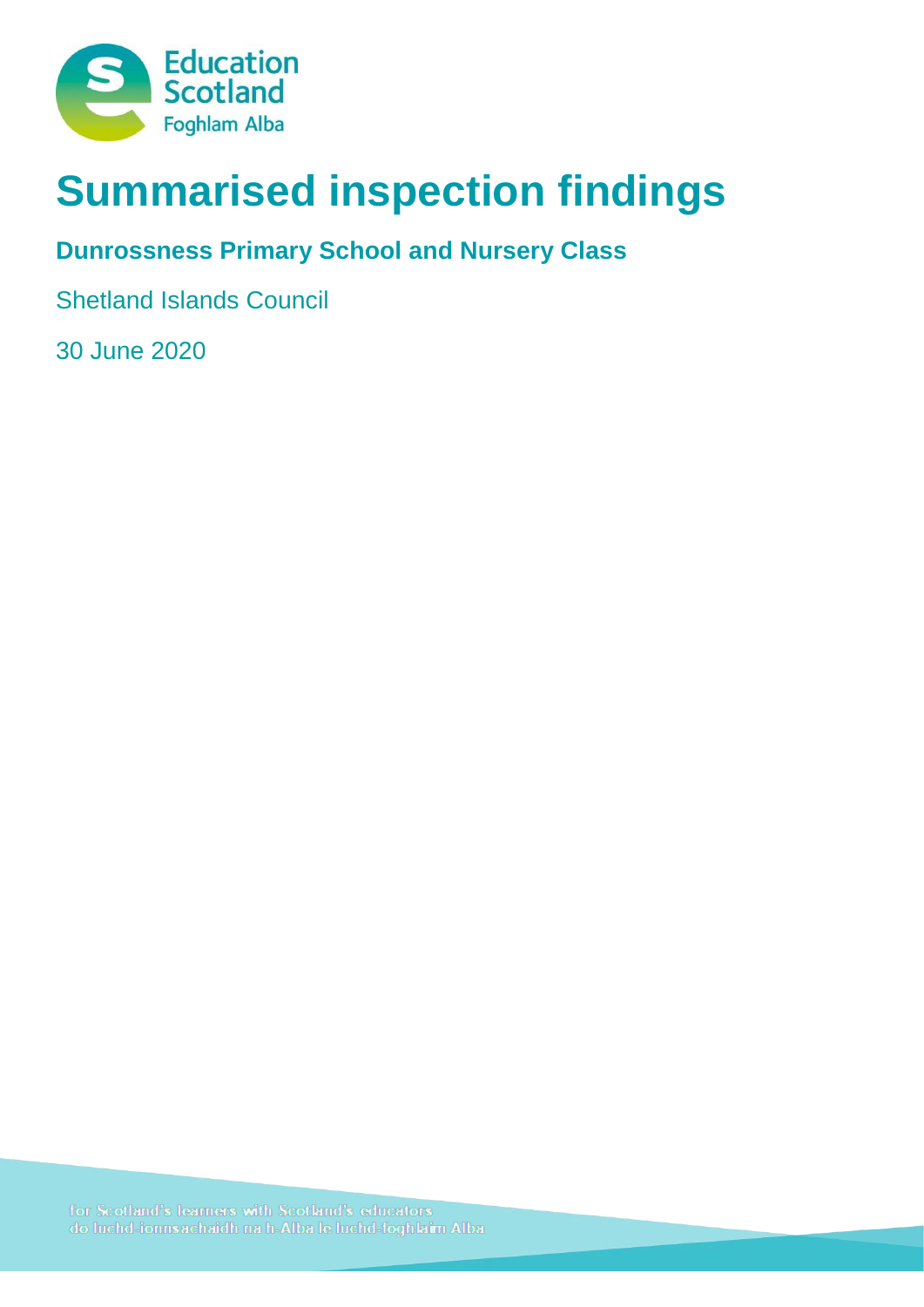## Key contextual information

Dunrossness Primary School is located in the South Mainland area of the Shetland Islands. Children who attend the school live in rural locations across a wide area and most are transported to school by bus. At the end of P7, most children transition to Sandwick Junior High School. Parents also have the option for their children to attend Anderson High School.

#### **2.3 Learning, teaching and assessment good**

This indicator focuses on ensuring high-quality learning experiences for all children and young people. It highlights the importance of highly-skilled staff who work with children, young people and others to ensure learning is motivating and meaningful. Effective use of assessment by staff and learners ensures children and young people maximise their successes and achievements. The themes are:

- $\blacksquare$  learning and engagement
- $\blacksquare$  quality of teaching
- $\blacksquare$  effective use of assessment
- $\blacksquare$  planning, tracking and monitoring
- $\blacksquare$  All staff work well together to provide a safe, calm and nurturing learning environment which creates a very positive school ethos. The school community is proud of the school and supports events and activities regularly. All staff promote positive relationships and take a consistent approach to developing the school's nurturing culture. All children have access to a "safe space" which provides an area for them to have a quiet time or reflective space. 'Thinkbooks', check-ins and wellbeing discussions have a positive impact on children's readiness to learn.
- **n** Children are well behaved, polite and considerate. They are attentive during lessons and motivated to participate in and complete learning tasks well. Almost all children cooperate well in pairs and small groups. They are supportive of one another, share ideas and manage resources for tasks well. Staff support children with additional support needs very well and manage transitions effectively.
- n Children focus well on their learning. Teachers plan interesting tasks and children understand their relevance to the real world. Children have opportunities to talk about and develop their skills through a variety of learning experiences. They lead learning at assemblies, organise enterprise activities and apply skills in relevant interdisciplinary contexts. The school provides a range of clubs and after-school activities where children develop skills and build confidence. They contribute to community events such as Shetland's local SMUHA (South Mainland Up Helly Aa) festival, music festivals and sporting events. Children share their learning with their families through class assemblies, the school blog and open evenings or events such as paired reading and learner-led events. The headteacher and staff, together with children and their families, should review homework across the school and encourage more families to become involved in children's learning.
- Teachers apply professional learning through implementing formative assessment effectively. All teachers share what children are learning and make clear how children will know they have been successful. In a few lessons, children co-construct the criteria for success, enabling them to have a very clear understanding of how to achieve success. In most lessons, teachers build on prior learning and share the purpose of the lesson effectively with children. Across the school, teachers use digital technology regularly to support learning. Children are developing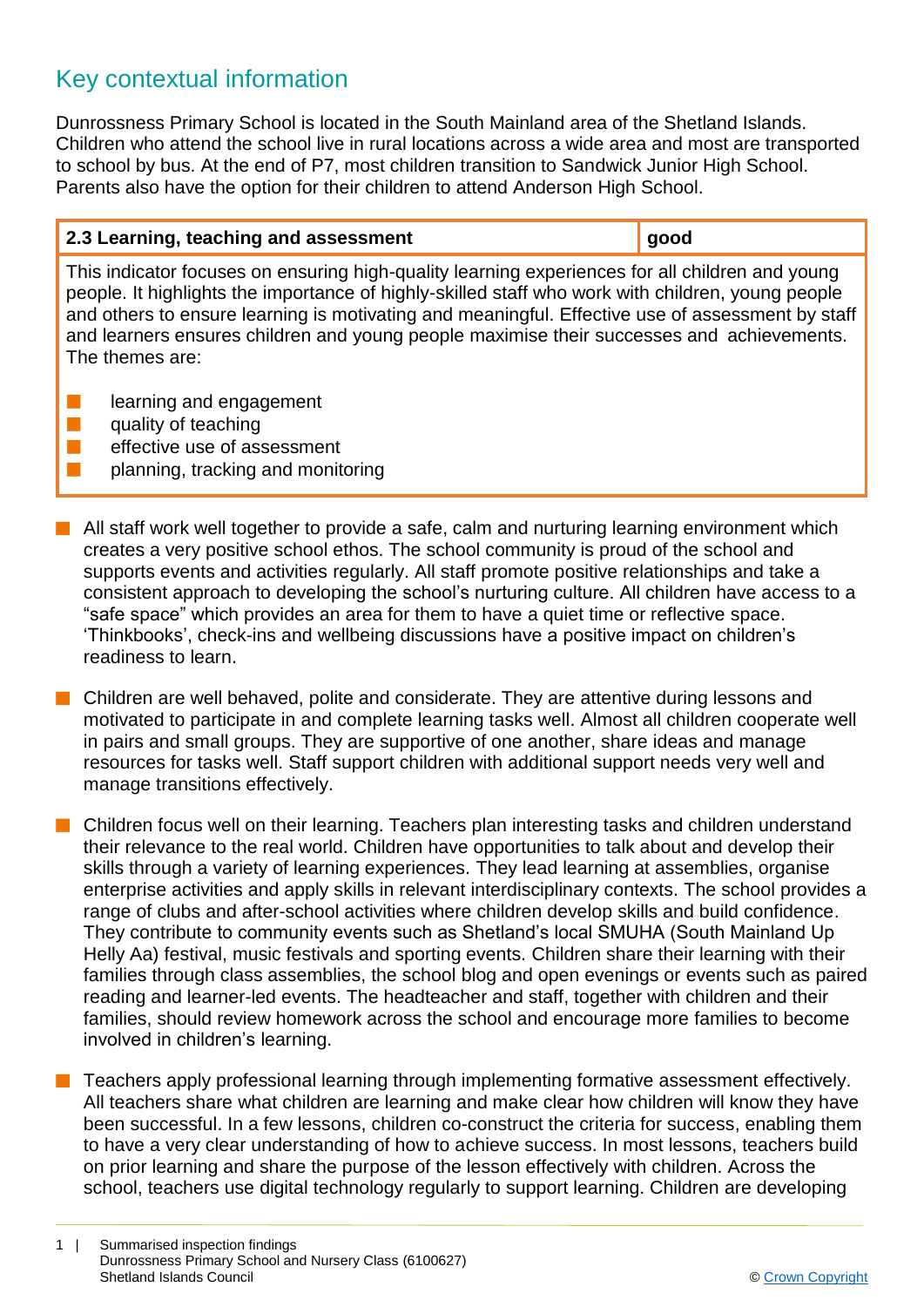an understanding of coding using programmable robots. They apply their learning in science, technology, engineering and mathematics (STEM) to build robots. Staff should continue to plan the use of technology in a progressive way across the curriculum.

- n Teachers provide helpful written feedback to children about their strengths and next steps. In most lessons, teachers give verbal feedback and positive encouragement to children. They should ensure verbal feedback builds on what children do well and what they need to do to improve. Children are developing skills in peer and self-assessment. Teachers should work towards implementing these approaches more consistently across all classes. They need to increase opportunities for children to use the language of learning across the curriculum. Teachers provide differentiated learning tasks to match Curriculum for Excellence (CfE) levels and children's progress. They should continue to develop differentiation further to ensure learning activities are matched well for all individuals and groups of children. Teachers should challenge children's learning through higher order questioning and encourage critical thinking. Staff should continue to develop increased opportunities for children to have more personalisation and choice across a wider range of curricular areas.
- n Teachers make use of a growing range of assessment information to inform planning for learning and to make professional judgements about children's progress. They are developing confidence in using holistic assessments where children demonstrate their knowledge and understanding in different contexts. Most children are progressing well in their learning and are beginning to understand themselves as learners. They articulate clearly what they are learning but are less clear about the skills they are developing. They talk proudly about their folios of work and the progress they are making in literacy, numeracy and health and wellbeing. Approaches to peer assessment provide helpful opportunities for children to reflect on their learning. Teachers should consider ways in which targets in learning can be more clearly defined help children understand the application of their skills in the relevant and meaningful activities they enjoy. Senior leaders and teachers discuss assessment information and the progress children are making at regular intervals. They identify when support and challenge may be required very effectively. Developing moderation and a shared understanding of standards is supporting increasingly robust judgements about standards. The headteacher and staff should consider how opportunities for professional dialogue can ensure a sustained focus on using data to track progress over time. Teachers should increase the use of national benchmarks across all curricular areas.
	- n Teachers plan appropriately to deliver CfE. They make use of progression pathways to ensure children are making appropriate progress in most curriculum areas. There are early signs that the recently introduced numeracy and mathematics spreadsheets are helpful in identifying gaps in learning and ensuring a smooth progression. The staff should take forward their plans to develop assessment and progression in talking and listening further. Assessment is an integral feature in planning for learning templates and teachers gather information systematically to show how well children are achieving. Children who require additional support are identified early, supported well and progress monitored regularly. Senior staff know all children and families very well and ensure children feel nurtured and ready to learn. They assess and track the impact of interventions through well-focused professional dialogue with staff.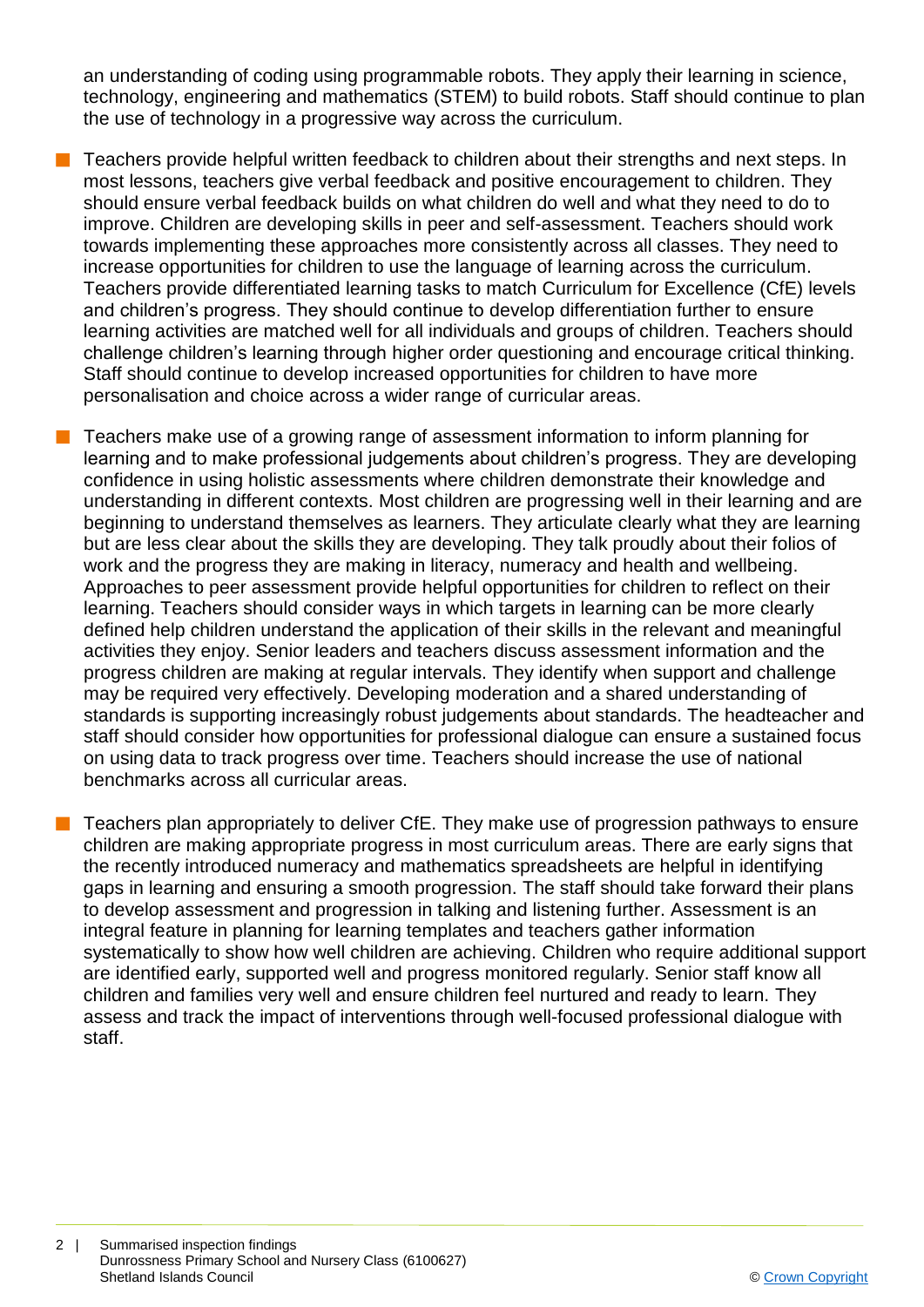### **2.1 Safeguarding and child protection**

**n** The school submitted self-evaluation information related to child protection and safeguarding. Inspectors discussed this information with relevant staff and, where appropriate, children. In addition, inspectors examined a sample of safeguarding documentation. At the time of the inspection, there were no identified areas for development.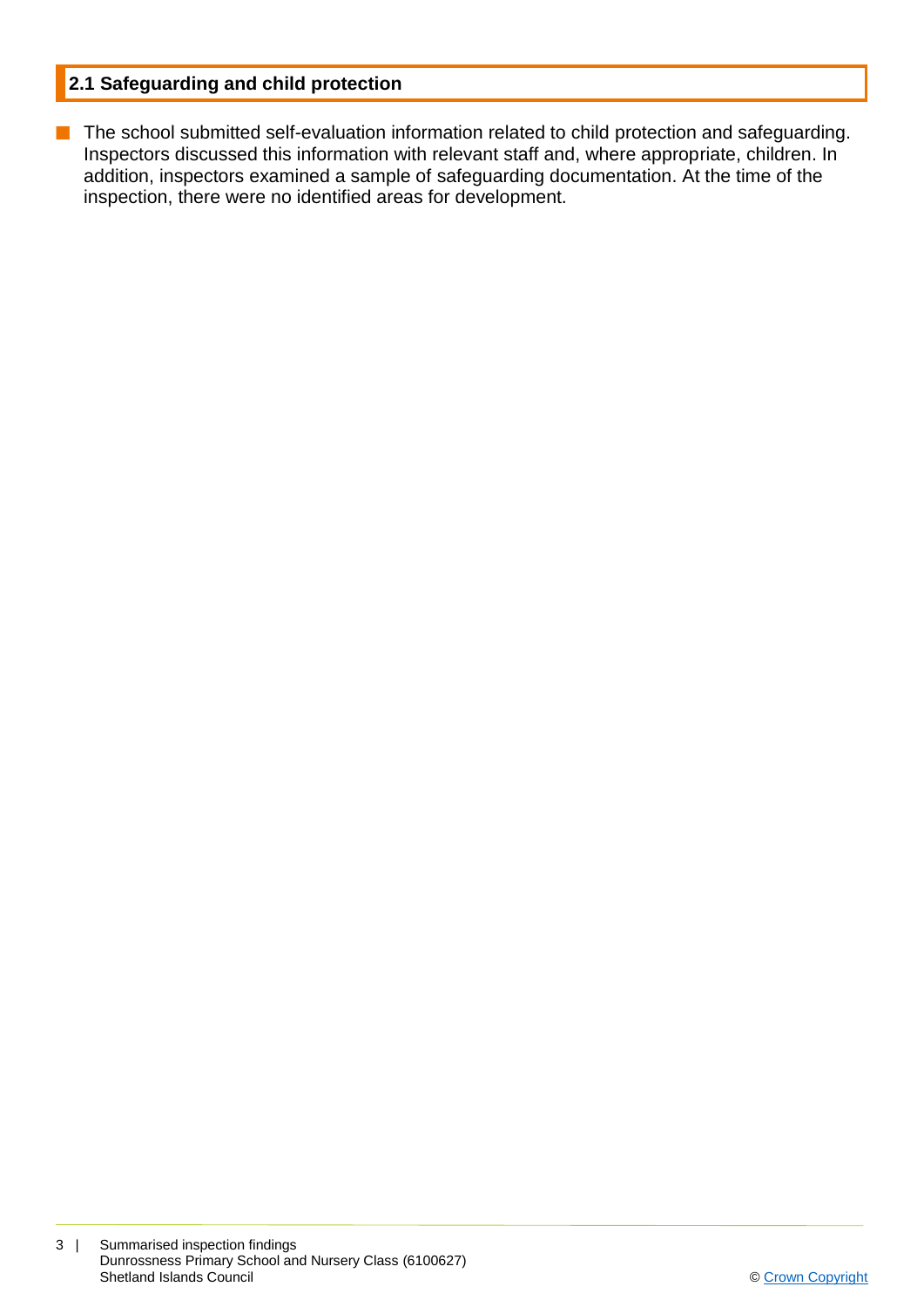| 3.2 Raising attainment and achievement                                                                                                                                                                                                                                                                                                                                                                                  | good |
|-------------------------------------------------------------------------------------------------------------------------------------------------------------------------------------------------------------------------------------------------------------------------------------------------------------------------------------------------------------------------------------------------------------------------|------|
| This indicator focuses on the school's success in achieving the best possible outcomes for all<br>learners. Success is measured in attainment across all areas of the curriculum and through<br>the school's ability to demonstrate learners' achievements in relation to skills and attributes.<br>Continuous improvement or sustained high standards over time is a key feature of this<br>indicator. The themes are: |      |
| attainment in literacy and numeracy<br>attainment over time<br>overall quality of learners' achievement<br>equity for all learners                                                                                                                                                                                                                                                                                      |      |

■ Overall attainment in literacy and English is good with most children making expected progress from prior levels of attainment.

#### **Listening and talking**

 $\blacksquare$  Attainment in listening and talking is good. Across the school, almost all children listen attentively and respectfully to instructions from their teachers and respond well to questions from adults and peers. At second level, most children apply their listening and talking skills through presentations at class assemblies and in interdisciplinary learning. A few children apply discursive skills through class debates on the pros and cons of building windfarms in Shetland. Teachers should develop assessment of children's skills to ensure they make continuous progress.

#### **Reading**

■ Overall children's attainment in reading is good. At early level, almost all children know their initial phonic sounds and digraphs and blend successfully. They are making a positive start to developing appropriate reading skills. At first level, children read a variety of texts including fiction and non-fiction. They identify the difference between fact and opinion and developing comprehension. Most children at first and second level read a wide variety of both fiction and non-fiction books for enjoyment. At second level, most children are developing reading skills through class novel studies. They read confidently and fluently, using punctuation appropriately to convey meaning and expression. Teachers should now focus on developing children's reading skills in skimming and scanning, and inference at second level.

#### **Writing**

■ Overall, children's attainment in writing is good. Consistent approaches to teaching writing is having a positive effect on children's confidence in writing across a variety of genres. At early level, most children are making appropriate progress in their writing. They are building their confidence and independence. At first level, most children apply skills in spelling, grammar and punctuation to extended pieces of writing with accuracy. They write well for a variety of purposes across different curricular areas including science. At second level, most children build on these skills and demonstrate creativity in their writing. They write for a variety of purposes and apply their knowledge about persuasive language when considering if Shetland should develop windfarms. They write well for different audiences when managing enterprise projects and competitions.

#### **Attainment in numeracy and mathematics**

 $\blacksquare$  Overall, attainment in numeracy and mathematics is good.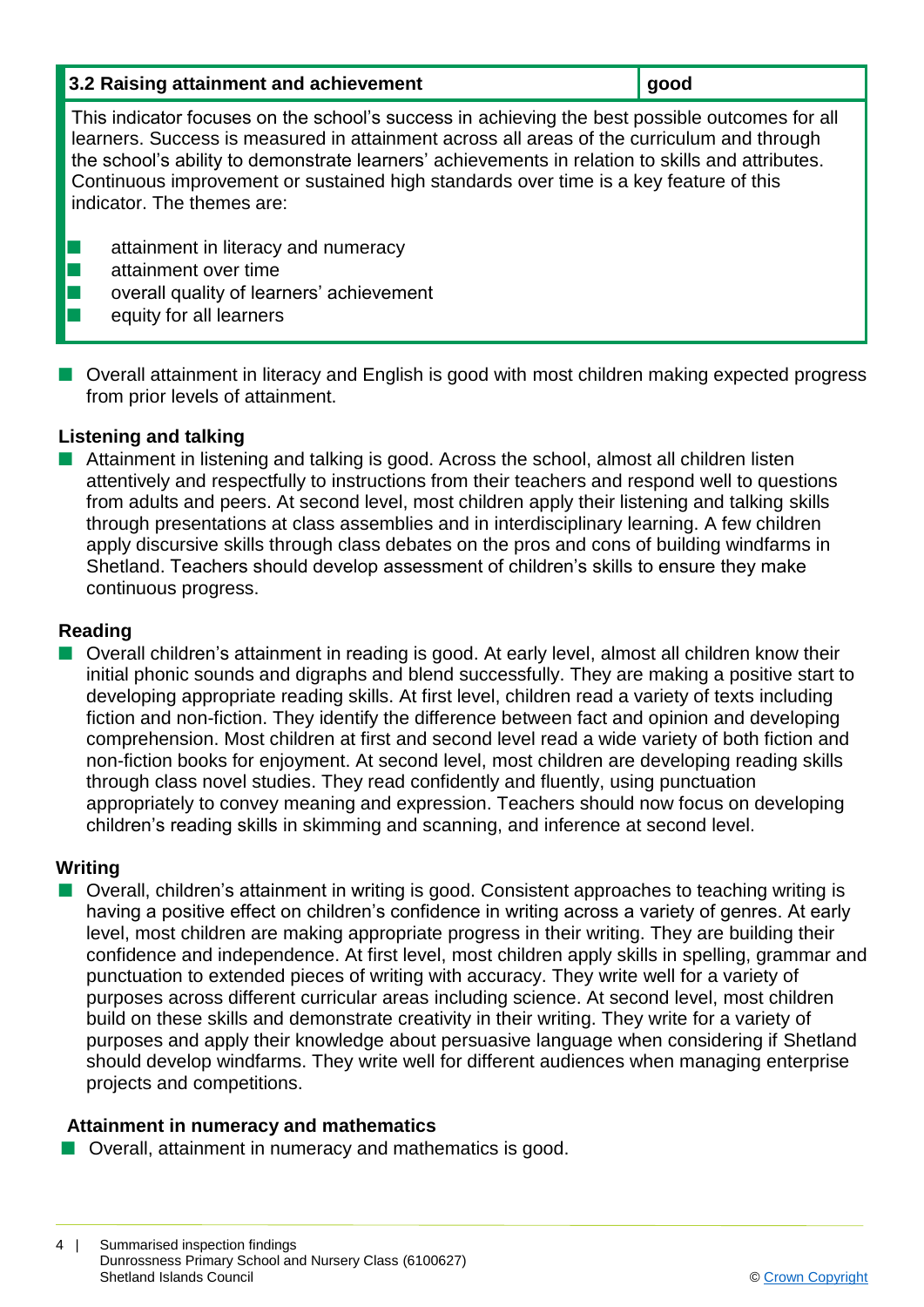#### **Number, money and measure**

 $\blacksquare$  At early level, most children's sequencing of numbers to ten and writing numerals is developing well. They demonstrate addition facts within ten with confidence. At first level, most children add and subtract confidently, making good use of mental strategies and written skills. They apply their knowledge of numbers to a thousand and manipulate concrete materials when learning outdoors. At second level, most children make accurate calculations across the four processes using six digit numbers. They are confident in using a range of measures in length and weight and when calculating money. They apply their knowledge in money calculations well when working in enterprise groups but are less skilled when working with fractions.

#### **Shape, position and movement**

At early level, the language of shape and recognising common two-dimensional shapes is developing well. At first level, most children have an understanding of more complex two-dimensional shapes and the properties of three-dimensional objects. At second level, most children accurately draw nets of three-dimensional objects. They understand the connections between a variety of shapes and name their features. They should make increased use of digital technologies to develop children's skills in position and movement.

#### **Information handling**

n At early level, children use a variety of interesting games and materials to sort and count. At first and second level, children organise information in tables and use it to complete numeracy tasks. However, they are not yet sufficiently skilled in drawing graphs using axes and scales accurately. At second level, children use their knowledge of Fairtrade to analyse data, present it as a spreadsheet and use technology to represent their findings as pie charts.

#### **Attainment over time**

Over the past few years, the headteacher and staff have developed, and make effective use of individualised tracking. They know children well as individual learners and the progress they are making. Overall, most children are making good progress. Teachers should continue to develop moderation and the use of assessment data to strengthen further their judgements about children's progress. Senior leaders should continue to have a sustained focus on children's progress in numeracy and mathematics to ensure a consistent pace through CfE levels.

#### **Overall quality of learners' achievements**

- Children enjoy a range of opportunities for wider achievement. They celebrate their successes through assemblies, displays and in their personal portfolios. They participate in extra-curricular clubs and groups such as table tennis, netball, football, "Peerie Maakers", choir and music groups. They are developing sporting and cultural skills. The choir sings at the local care home and joins with parents and the community to sing carols at the airport. Music is a strong feature of the school with the majority of older children learning to play a musical instrument. Children demonstrate their skills and celebrate their success at regular local music festivals. The headteacher and staff team have successfully developed a nurturing ethos across the school. Children are confident, take responsibilities and have a caring attitude towards others.
- All children and staff take part in 'Focus Fridays'. Children have a strong influence on school improvement through the 'CHIP' (Children's Improvement Plan). They are listened to, lead developments and see the results of their participation. They raised an issue about textbooks they did not find helpful which resulted in new resources being purchased. Children have set out stepping stones for success in order to raise attainment in numeracy.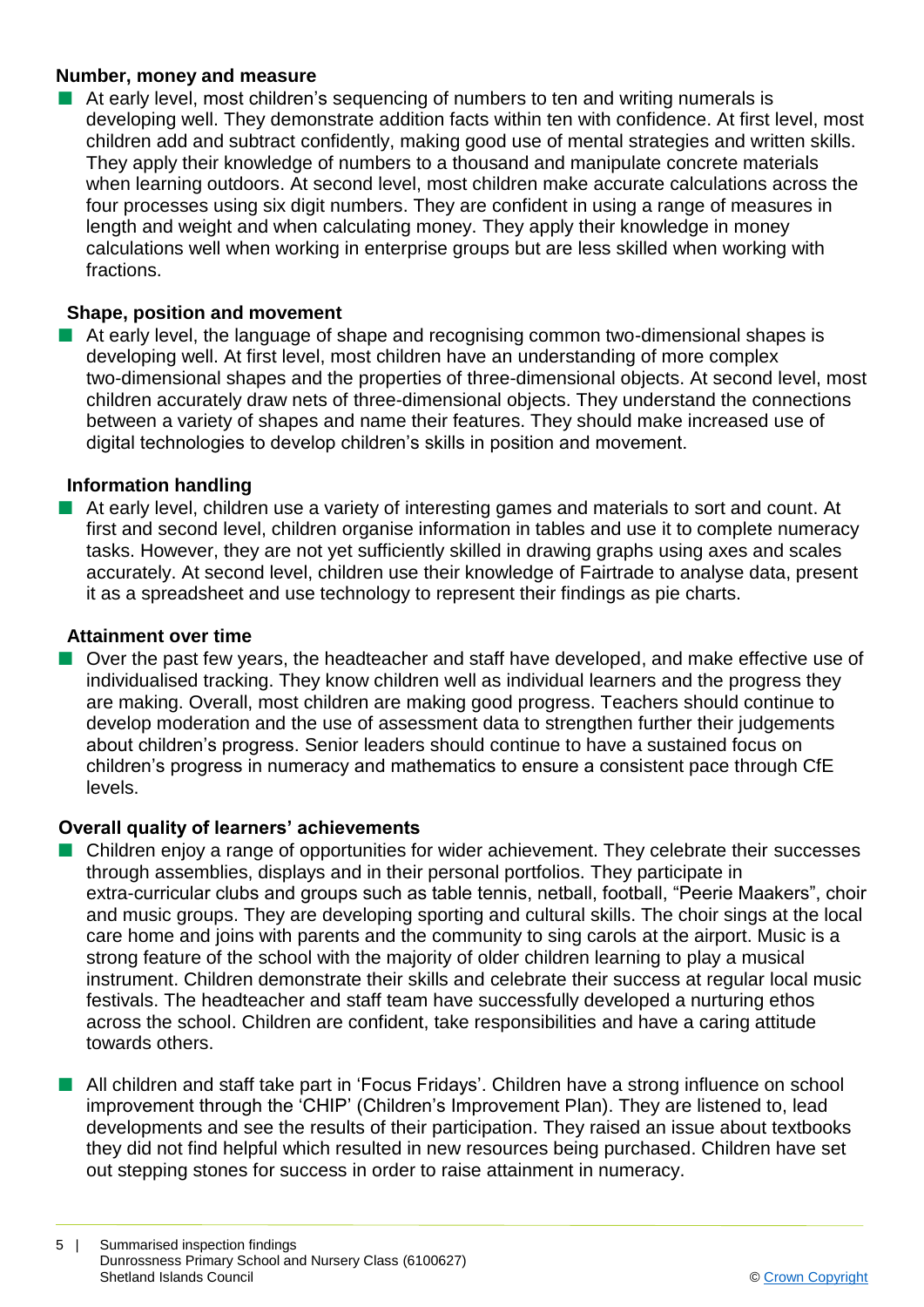n All children have an important awareness of themselves as responsible citizens through environmental work. They are proud to have gained five Eco-school flags. All children take part in activities with members of the local community. Children gain skills in teamwork and resilience through participation in a residential excursion to Loch Insh. This supports children to build relationships and aids their transition to secondary school. The school has links with other schools in France, Spain and Kenya and children have exchanged letters with their French pen-pals. Children talk about some of the cultural differences between them and are building their understanding of themselves as global citizens.

#### **Equity for all learners**

- $\blacksquare$  The headteacher places high value on equalities. She is held in high esteem and has gained the respect of staff, parents and the wider community. The positive relationships she fosters are founded on mutual respect. Staff, parents, carers and partners actively contribute to the life of the school. The school community and active Parent Council supports the work of the school effectively. Parents regularly support the school's commitment to providing children with a range of relevant learning opportunities outside school. The school's heritage and geographical location results in annual events that include children and families throughout the South Mainland area of Shetland. The school and its community ensure all are included and promote equalities across the work of the school. The headteacher should continue to monitor and track children's participation levels and wider achievements to ensure no child is missing out.
- The headteacher uses the allocation of Pupil Equity Funding (PEF) to support improvements in numeracy and mathematics. She deploys additional staffing effectively to support the school's focus on nurture. The headteacher and staff monitor the developments and measure the impact this has on improving outcomes for children. They gather appropriate assessment information to demonstrate the positive impact of PEF initiatives.